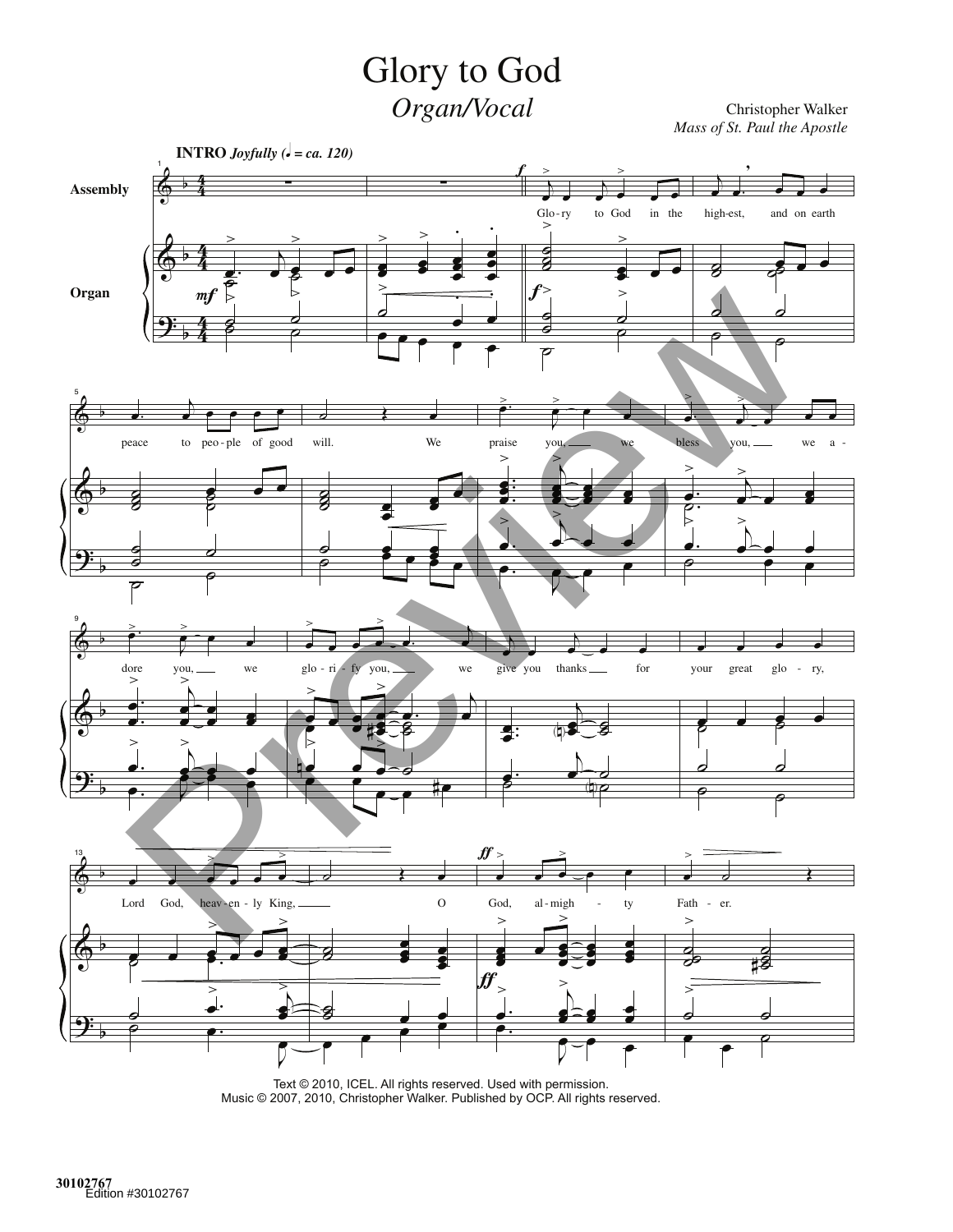**MASS OF ST PAUL Glory to God (2)** 



30102767<br>Edition #30102767